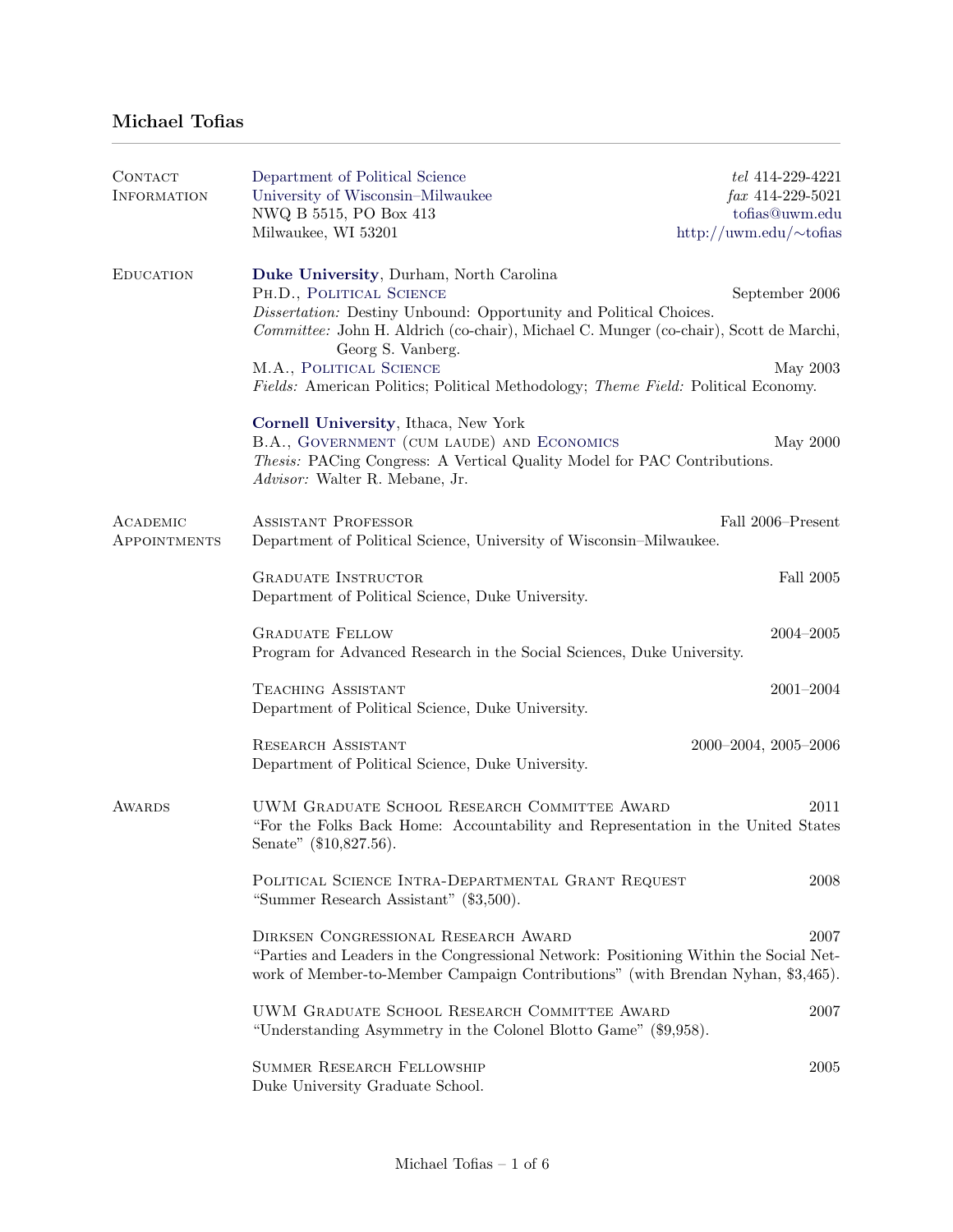|                                                                       | Program for Advanced Research in the Social Sciences, Duke University.                                                                                                                                                                                                                                                                                                                                        |  |
|-----------------------------------------------------------------------|---------------------------------------------------------------------------------------------------------------------------------------------------------------------------------------------------------------------------------------------------------------------------------------------------------------------------------------------------------------------------------------------------------------|--|
| <b>PUBLICATIONS</b>                                                   | <b>ARTICLES</b>                                                                                                                                                                                                                                                                                                                                                                                               |  |
|                                                                       | Ensley, Michael J., Michael W. Tofias, and Scott de Marchi. 2009. "District Complex-<br>ity as an Advantage in Congressional Elections." American Journal of Political Science<br>$53(4):990-1005.$                                                                                                                                                                                                           |  |
|                                                                       | Winer, Stanley L., Michael W. Tofias, Bernard Grofman and John H. Aldrich. 2008.<br>"Trending Economic Factors and the Structure of Congress in the Growth of Govern-<br>ment, 1930–2002." Public Choice 135:415–48.                                                                                                                                                                                          |  |
|                                                                       | Merolla, Jennifer, Michael Munger and Michael Tofias. 2005. "In Play: A Commentary<br>on Strategies in the 2004 U.S. Presidential Election." Public Choice 123:19-37.                                                                                                                                                                                                                                         |  |
|                                                                       | <b>BOOK CHAPTERS</b>                                                                                                                                                                                                                                                                                                                                                                                          |  |
|                                                                       | Aldrich, John, Michael Brady, Scott de Marchi, Ian McDonald, Brendan Nyhan, David<br>Rohde and Michael Tofias. 2008. "Party and Constituency in the U.S. Senate, 1933-<br>2004." in Why Not Parties?: Party Effects in the United States Senate. Nathan Monroe,<br>Jason M. Roberts and David W. Rohde, editors. University of Chicago Press.                                                                 |  |
|                                                                       | Aldrich, John H., David W. Rohde and Michael W. Tofias. 2007. "One D is Not<br>Enough: Measuring Conditional Party Government in 1887–2002" in Party, Process,<br>and Political Change in Congress Volume 2: Further New Perspectives on the History<br>of Congress. David W. Brady and Mathew D. McCubbins, editors. Stanford University<br>Press.                                                           |  |
| RESEARCH<br>$\&$<br><b>TEACHING</b><br><b>INTERESTS</b>               | <b>AMERICAN POLITICS</b><br>Congress; Parties; Campaigns and Elections; The Presidency; Money and Politics; Fed-<br>eralism; Technology and Politics; Public Choice; New Institutionalism.                                                                                                                                                                                                                    |  |
|                                                                       | POLITICAL METHODOLOGY<br>Statistical Methods; Social Network Analysis; Game Theory; Computational Political<br>Economy.                                                                                                                                                                                                                                                                                       |  |
| <b>SELECTED</b><br><b>WORKING</b><br>&<br><b>CONFERENCE</b><br>PAPERS | "Passing the Bucks: Partisan Contribution Networks and Theories of Congressional<br>Organization." Invited to revise and resubmit at Social Networks, under review since<br>March 2012. Previously presented at the 2008 American and Midwest Political Sci-<br>ence Association Annual Meetings and the American Politics Workshop, University of<br>Wisconsin-Madison, February 2009. (with Brendan Nyhan). |  |
|                                                                       | "Candidates and the Complexity of Competition A Model of Partisanship Across Dis-<br>tricts." Prepared for delivery at the canceled 2012 American Political Science Associ-<br>ation Annual Meeting, New Orleans, LA. Revised version from those delivered (under<br>earlier titles) at previous American and Midwest Political Science Association Annual<br>Meetings.                                       |  |
|                                                                       | "The Difficult Kind: Challengers and the Problems Posed by Electorates" A version<br>of this paper was presented at the 2012 Midwest Political Science Association Annual<br>Meeting, previously presented at the 2011 American Political Science Association an-                                                                                                                                             |  |

PARISS Fellowship 2004–2005

nual meeting as "Theories and Measures for Variations in Congressional Constituencies: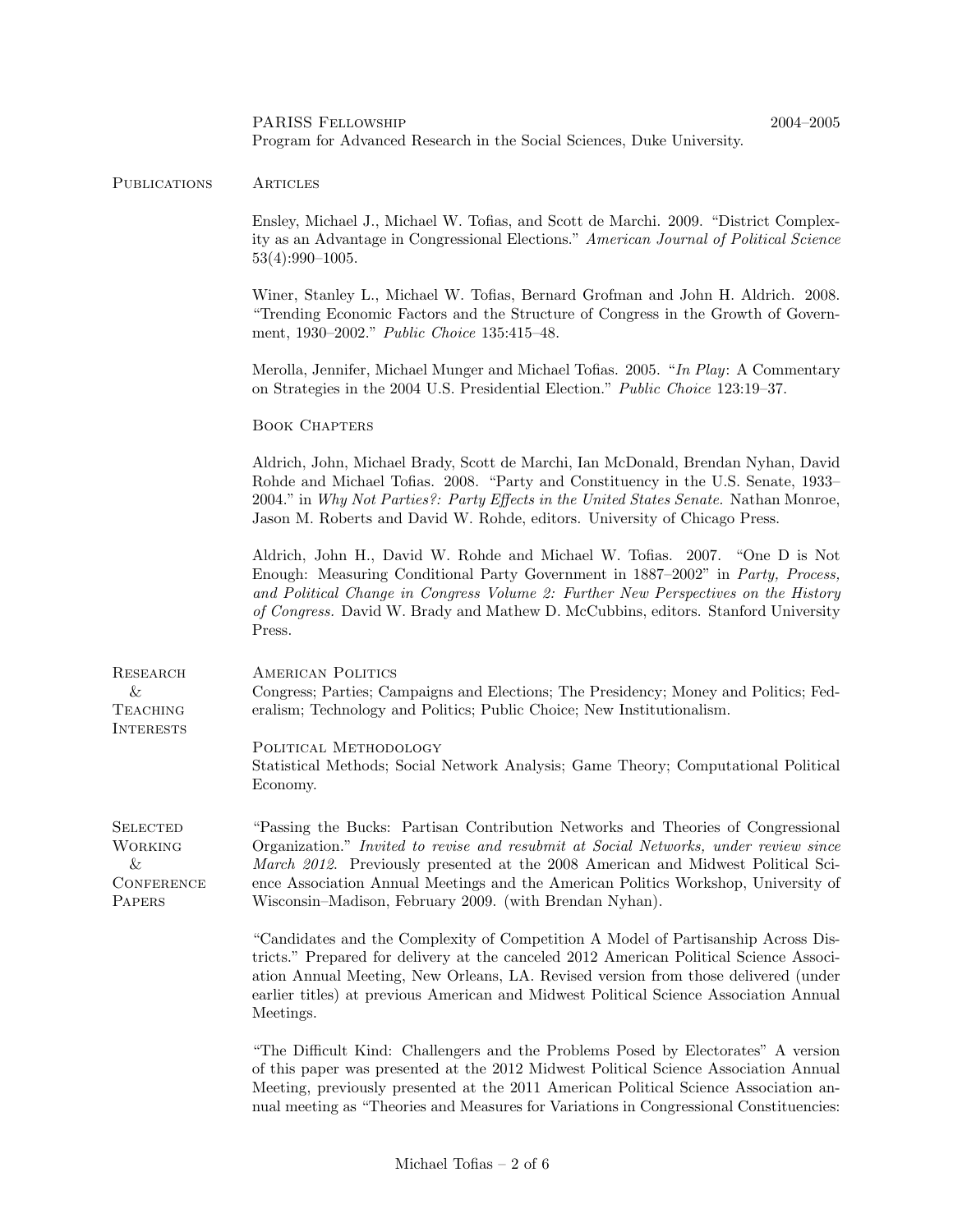Diversity, Heterogeneity, and Complexity" (with Michael Ensley and Scott de Marchi).

"The Two-Body Problem of U.S. Senators and Their Reelection Constituencies." Prepared for delivery at the 2011 Midwest Political Science Association Annual Meeting (with Michael Ensley and Scott de Marchi).

"Partisan Defection and Loyalty among U.S. Senators." Prepared for delivery at the 2011 American Political Science Association Annual Meeting, Washington, DC (with Michael Ensley and Scott de Marchi).

"Is This Heaven? No, It's Iowa: Simulating Outcomes in the Iowa Caucuses." Prepared for the conference on "Reforming the Presidential Nomination Process" at the University of Iowa, Iowa City, Iowa, January 4th, 2008. And expanded on for a poster session at the 2010 American Political Science Association Annual Meeting, Washington, DC (with Tom Holbrook and Clayton Clouse).

"Are These Boots Made for Walking? Ideological Change among U.S. House Members." Prepared for delivery at the 2010 Midwest Political Science Association Annual Meeting (with Michael Ensley and Scott de Marchi).

"Dont Think Twice, Its All Right: Looking for and Finding Multiple Dimensions" (with Michael Ensley and Scott de Marchi). Presented at the 2009 American Political Science Association Annual Meeting, Toronto, Ontario.

"Houses in Motion: Getting to the Unidimensional Congress 1953–2004." Prepared for delivery at the 2009 Midwest Political Science Association Annual Meeting, Chicago, Illinois (with Michael Ensley and Scott de Marchi).

"Of Colonels and Generals: Understanding Asymmetry in the Colonel Blotto Game." Prepared for delivery at the 2007 Midwest Political Science Association Annual Meeting, Chicago, Illinois. Updated August 2010.

"Progressive Ambition as a Process of Adaptation and Exaptation." Prepared for delivery at the 2006 American Political Science Association Annual Conference, Philadelphia, Pennsylvania.

"Lotto, Blotto, or Frontrunner: U.S. Presidential Elections and The Nature of 'Mistakes'." Prepared for delivery at the 2006 American Political Science Association Annual Meeting, Philadelphia, Pennsylvania (with Michael Munger and Jennifer Merolla).

"Progressive Ambition: House to Senate 1992–2002." Presented at the 2006 Annual Meeting of the Midwest Political Science Association and poster sessions at the 2005 Meetings of the American and Midwest Political Science Associations, under previous title.

| <b>TEACHING</b><br><b>EXPERIENCE</b> | <b>GRADUATE SEMINAR IN AMERICAN POLITICAL INSTITUTIONS</b><br>University of Wisconsin–Milwaukee. |  | Fall 2008 and 2012<br>Spring $2011$ |  |
|--------------------------------------|--------------------------------------------------------------------------------------------------|--|-------------------------------------|--|
|                                      | <b>GRADUATE SEMINAR IN THE LEGISLATIVE PROCESS</b><br>University of Wisconsin–Milwaukee.         |  | Spring 2008, 2012; Fall 2010        |  |
|                                      | <b>GRADUATE SEMINAR IN POSITIVE POLITICAL THEORY</b><br>University of Wisconsin–Milwaukee.       |  | Fall 2007, 2009, 2011               |  |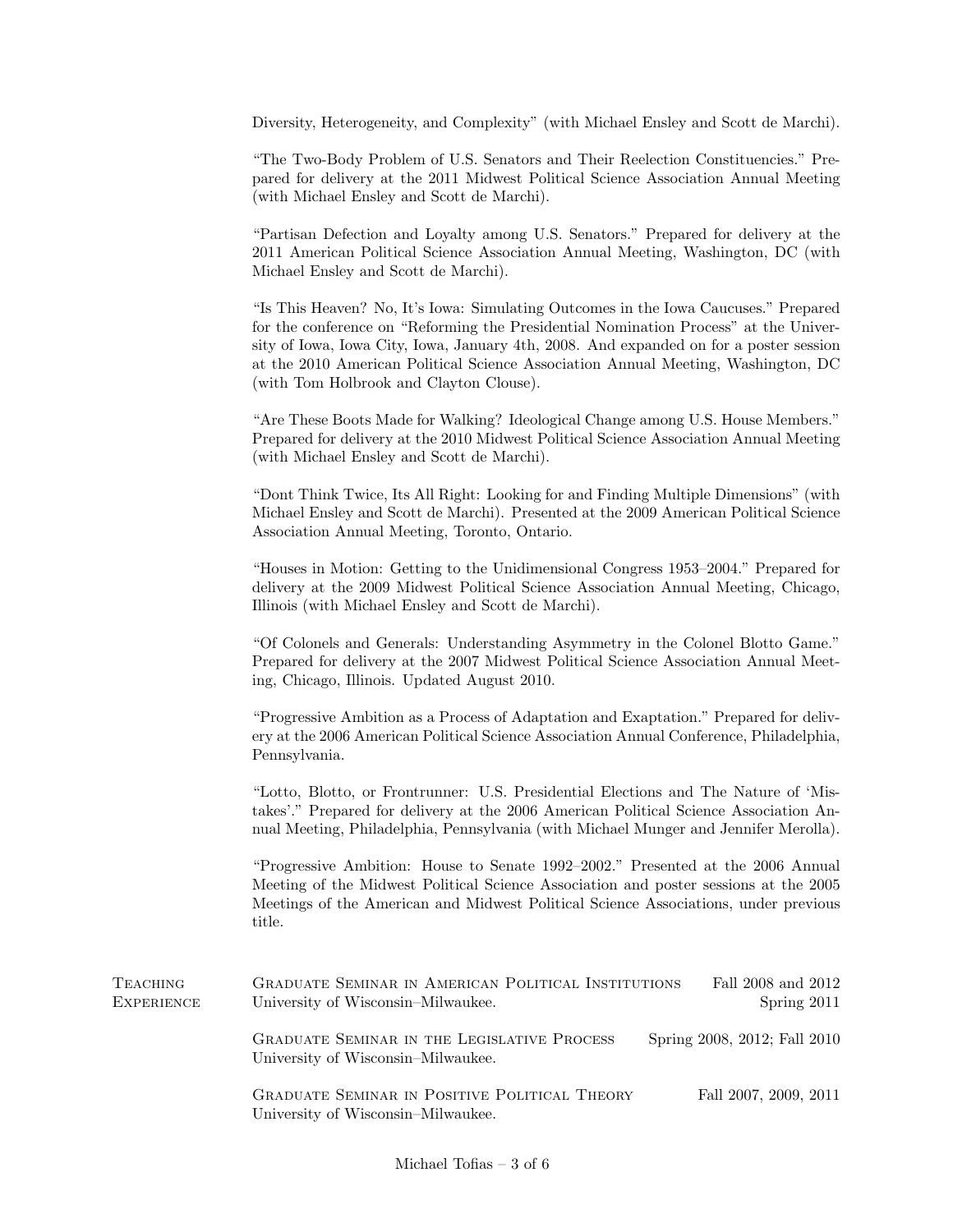|                                          | <b>CONGRESSIONAL POLITICS</b><br>University of Wisconsin-Milwaukee.                                                                                                                                      | Fall 2006, 2010, 2012<br>Spring 2007, 2008, 2009, 2010, 2012                       |
|------------------------------------------|----------------------------------------------------------------------------------------------------------------------------------------------------------------------------------------------------------|------------------------------------------------------------------------------------|
|                                          | ELECTIONS, MARKETS, AND NETWORKS (ONLINE)<br>University of Wisconsin-Milwaukee.                                                                                                                          | Spring 2011                                                                        |
|                                          | PARTY POLITICS IN AMERICA (ONLINE)<br>University of Wisconsin-Milwaukee.                                                                                                                                 | Fall 2008-2009, 2011; Spring 2009                                                  |
|                                          | PARTY POLITICS IN AMERICA<br>University of Wisconsin–Milwaukee.                                                                                                                                          | Fall 2006 and 2007                                                                 |
|                                          | DEVELOPMENT OF CONGRESS AS AN INSTITUTION<br>Graduate Instructor at Duke University.                                                                                                                     | Fall 2005                                                                          |
|                                          | INTERMEDIATE STATISTICAL ANALYSIS<br>Teaching Assistant at Duke University with Christopher Gelpi.                                                                                                       | Spring $2003$ and $2004$                                                           |
|                                          | INTRODUCTION TO STATISTICAL ANALYSIS<br>Teaching Assistant at Duke University and UNC-Chapel Hill with Marco Steenbergen.                                                                                | Fall 2003                                                                          |
|                                          | INTRODUCTION TO INTERNATIONAL RELATIONS<br>Teaching Assistant at Duke University with Peter Feaver.                                                                                                      |                                                                                    |
|                                          | <b>INTRODUCTION TO AMERICAN POLITICS</b><br>Teaching Assistant at Duke University with Holly Brasher.                                                                                                    | Fall 2001                                                                          |
| <b>RESEARCH</b><br><b>ASSISTANTSHIPS</b> | <b>GRADUATE RESEARCH ASSISTANTSHIPS</b><br>John Aldrich<br>2003-2004, 2005-2006<br>Michael Munger<br>Peter Fish<br>Summer 2003<br>David Paletz<br>$2001 - 2002$                                          | Scott de Marchi<br>Summer 2006<br>$2002 - 2003$<br>James Hamilton<br>$2000 - 2001$ |
|                                          | <b>UNDERGRADUATE RESEARCH ASSISTANTSHIPS</b><br>Walter Mebane (Cornell University)<br>Federal Trade Commission (Bureau of Economics)<br>Consumer Project on Technology (with James Love and Ralph Nader) | Summer 2000<br>Summer 1999<br>Summer 1998                                          |
| PRESENTATIONS<br>&                       | American Political Science Association<br>Various locations.                                                                                                                                             | Annual Meetings 2002, 2004–2011, 2012*                                             |
| <b>INVITED TALKS</b>                     | Midwest Political Science Association<br>Palmer House, Chicago, Illinois.                                                                                                                                | Annual Meetings 2001-2012                                                          |
|                                          | School of Politics & Economics, Monday Lunch Talk Series<br>Claremont Graduate University.                                                                                                               | March 2010                                                                         |
|                                          | American Politics Workshop<br>University of Wisconsin-Madison.                                                                                                                                           | February 2009                                                                      |
|                                          | Reforming the Presidential Nomination Process Conference<br>University of Iowa.                                                                                                                          | January 2008                                                                       |
|                                          | Politics Through the Lens of Parties (in memoriam of Leon Epstein)<br>University of Wisconsin-Madison.                                                                                                   | April 2007                                                                         |
|                                          | The Wolf by the Ear Symposium<br>Utah State University and Liberty Fund.                                                                                                                                 | June 2006                                                                          |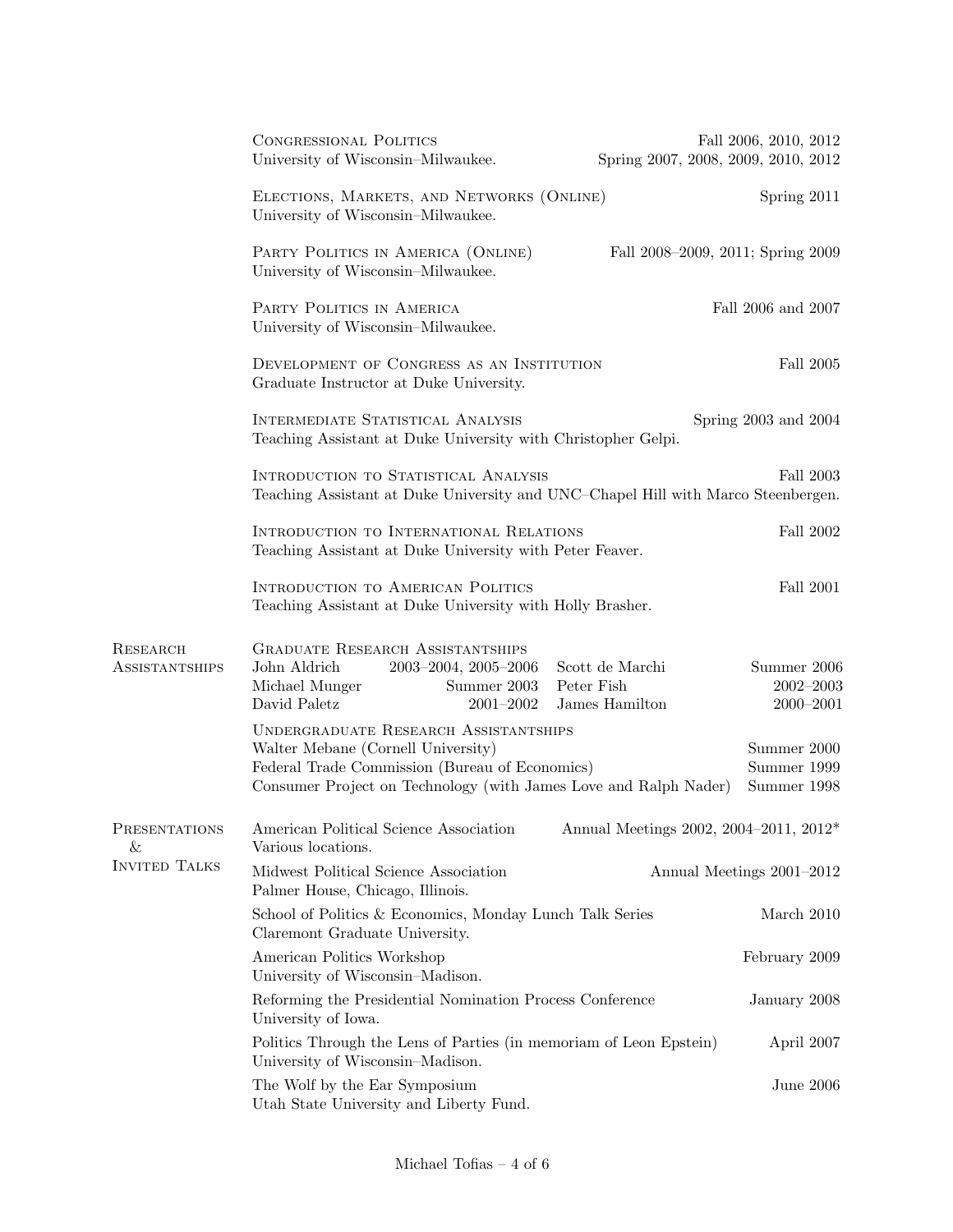|                                   | Conference on Party Effects in the United States Senate<br>Duke University.                                                                                                                                                                                           | April 2006                                         |  |
|-----------------------------------|-----------------------------------------------------------------------------------------------------------------------------------------------------------------------------------------------------------------------------------------------------------------------|----------------------------------------------------|--|
|                                   | Department of Political Science<br>University of Wisconsin-Milwaukee.                                                                                                                                                                                                 | January 2006                                       |  |
|                                   | Department of Government<br>CUNY John Jay College of Criminal Justice.                                                                                                                                                                                                | November $2005\,$                                  |  |
|                                   | American Politics Research Group<br>University of North Carolina at Chapel Hill.                                                                                                                                                                                      | September 2005                                     |  |
|                                   | Public Choice Society<br>New Orleans, Louisiana.                                                                                                                                                                                                                      | Annual Meeting 2005                                |  |
|                                   | Micro-Foundations of Federal Institutional Stability Conference<br>Duke University.                                                                                                                                                                                   | May 2004                                           |  |
|                                   | History of Congress Conference<br>University of California-San Diego.                                                                                                                                                                                                 | December 2003                                      |  |
|                                   | Southern Political Science Association<br>Savannah, Georgia.                                                                                                                                                                                                          | Annual Meeting 2002                                |  |
| PROFESSIONAL<br><b>ACTIVITIES</b> | EMPIRICAL IMPLICATIONS OF THEORETICAL MODELS SUMMER INSTITUTE<br>Duke University (head teaching assistant)<br>University of Michigan (participant)                                                                                                                    | Summer 2004<br>Summer 2003                         |  |
|                                   | <b>GRADUATE STUDENT COLLOQUIUM</b><br>Duke University Department of Political Science (co-organizer)                                                                                                                                                                  | $2003 - 2005$                                      |  |
|                                   | PROFESSIONAL MEMBERSHIPS<br>American Political Science Association; Midwest Political Science Association; APSA<br>Legislative Studies Section; The Society for Political Methodology.                                                                                |                                                    |  |
|                                   | <b>REFEREE</b><br>American Political Science Review; American Journal of Political Science; Journal<br>of Politics; Legislative Studies Quarterly; Public Choice; American Politics Research;<br>Longman Publishers; W. W. Norton & Company; Oxford University Press. |                                                    |  |
|                                   | <b>CONFERENCE PANEL CHAIR</b><br>Midwest Political Science Association Annual Meeting, 2012.                                                                                                                                                                          |                                                    |  |
|                                   | <b>CONFERENCE PANEL DISCUSSANT</b><br>American Political Science Association Annual Meeting (2012 <sup>*</sup> ); Midwest Political Sci-<br>ence Association Annual Meeting (2011).<br>* The 2012 American Political Science Association Annual Meeting was canceled. |                                                    |  |
| DEPARTMENTAL<br><b>SERVICE</b>    | <b>COMMITTEE MEMBERSHIP</b><br>Undergraduate Advising Committee<br>Latino Politics Job Search Committee<br>Methods Job Search Committee<br>Strategic Planning Committee                                                                                               | 2007-2012<br>Fall 2009<br>Spring 2008<br>2006-2007 |  |

Dissertation Committee Membership